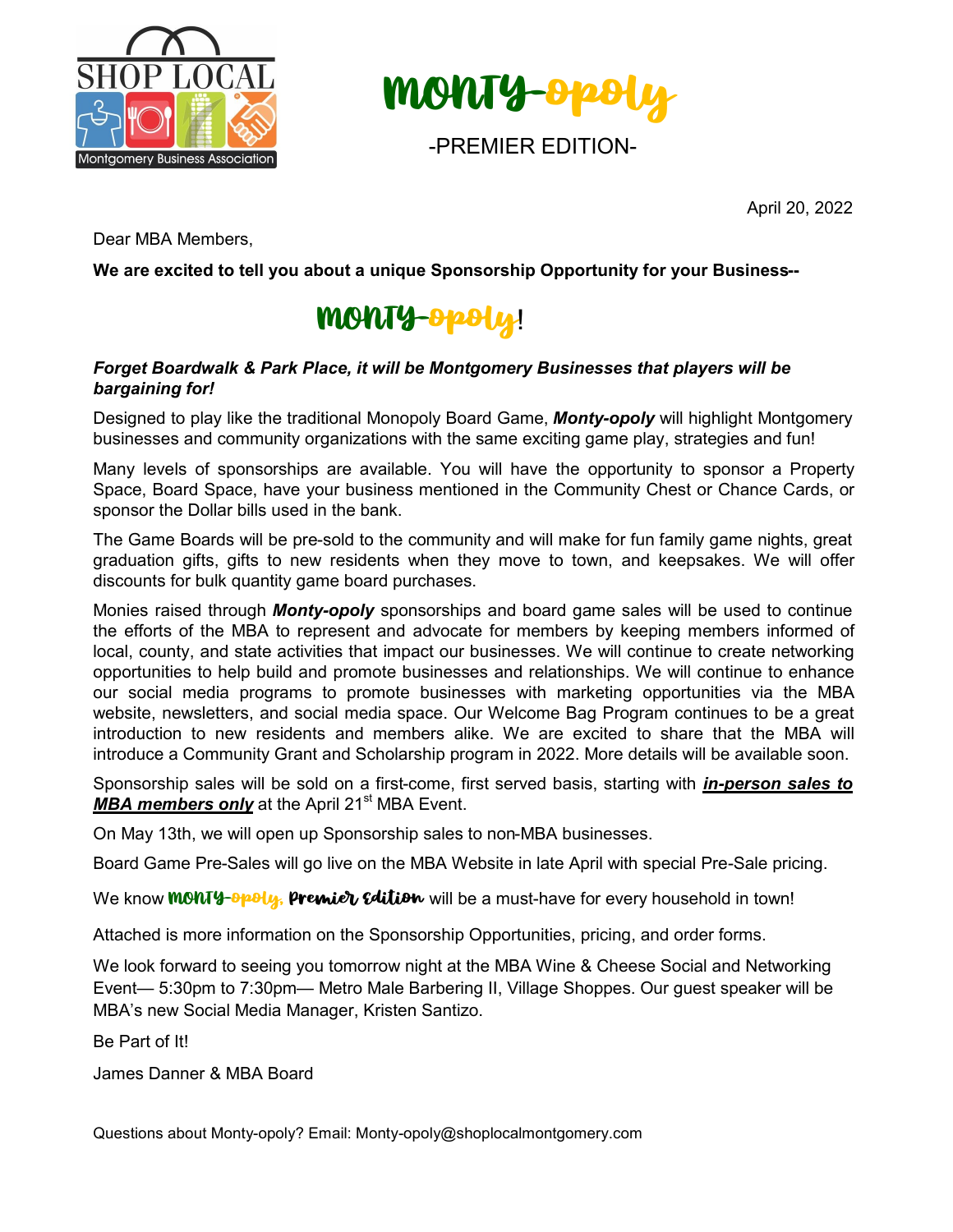



## **Sponsorships**

### **Game Board Property/Square– 28 Available — Range \$500 to \$750 each**

- Costs based on Property Type/Location
- Business Name & Logo on Board Space, Property Card, and brief description (15 words) of business on back of card.
- Ability to include a business card sized coupon on MBA Coupon Sheet with each Board Game.

### **Game Board Corner (Free Parking, Jail, Go to Jail)– 3 Available — \$1000 each**

- Business Name & Logo on Board Space brief business description (10 words) on Game Board
- Ability to include a business card sized coupon on MBA Coupon Sheet with each Board Game.

#### **Non-Property Square (Luxury Tax, Income Tax)– 2 Available — \$500 each**

- Business Name & Logo on Board Space. (Game play spot.)
- Ability to include a business card sized coupon on MBA Coupon Sheet with each Board Game.

### **Chance/Community Chest– 20 Available—\$100 each**

- Business Name on back of card.
- Ability to create business message (10 words) for game play
- Ability to include a business card sized coupon on MBA Coupon Sheet with each Board Game.

### **Bank Cash– 7 Denominations Available—30 bills in each denomination — \$500 each**

- Business Name & Logo on bills (same denomination)
- Ability to include a business card sized coupon on MBA Coupon Sheet with each Board Game.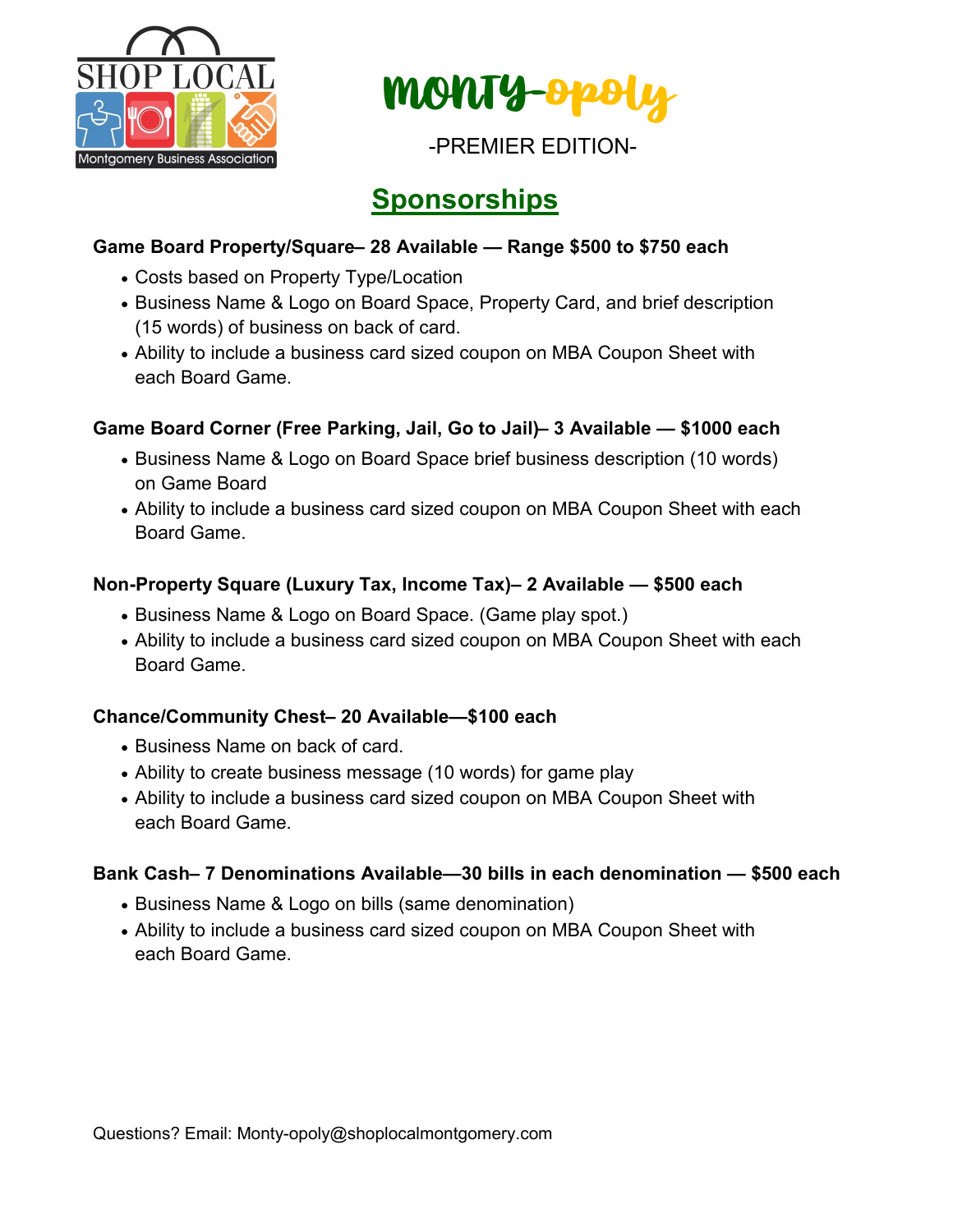

MONTY-opoly

-PREMIER EDITION-

# **Sponsorships Pricing**

|             | Monopoly Square names & Colors for Reference-<br>Co. Name, Logo, brief description on back of Property Card | <b>Sponsorships</b><br><b>Available</b> | *MBA Member Cost           |  |
|-------------|-------------------------------------------------------------------------------------------------------------|-----------------------------------------|----------------------------|--|
| <b>Blue</b> | <b>Boardwalk</b>                                                                                            | 1                                       | \$<br>750.00               |  |
| <b>Blue</b> | <b>Park Place</b>                                                                                           | 1                                       | \$<br>750.00               |  |
| Green       | Pennsylvania Avenue                                                                                         | 1                                       | \$<br>650.00               |  |
| Green       | <b>North Carolina Avenue</b>                                                                                | 1                                       | \$<br>650.00               |  |
| Green       | <b>Pacific Avenue</b>                                                                                       | 1                                       | \$<br>650.00               |  |
| Yellow      | <b>Marvin Gardens</b>                                                                                       | 1                                       | \$<br>600.00               |  |
| Yellow      | <b>Ventnor Avenue</b>                                                                                       | 1                                       | \$<br>600.00               |  |
| Yellow      | <b>Atlantic Avenue</b>                                                                                      | 1                                       | \$<br>600.00               |  |
| Red         | <b>Illinois Avenue</b>                                                                                      | 1                                       | \$<br>550.00               |  |
| Red         | Indiana Avenue                                                                                              | 1                                       | \$<br>550.00               |  |
| Red         | <b>Kentucky Avenue</b>                                                                                      | 1                                       | \$<br>550.00               |  |
| Orange      | <b>New York Avenue</b>                                                                                      | 1                                       | \$<br>500.00               |  |
|             | Orange   Tennesee Aenue                                                                                     | 1                                       | \$<br>500.00               |  |
| Orange      | St. James Place                                                                                             | 1                                       | \$<br>500.00               |  |
|             | Magenta Virgina Avenue                                                                                      | 1                                       | \$<br>500.00               |  |
|             | Magenta States Avenue                                                                                       | 1                                       | \$<br>500.00               |  |
|             | Magenta St. Charles Place                                                                                   | 1                                       | \$<br>500.00               |  |
|             | <b>Light Blue Connecticut Avenue</b>                                                                        | 1                                       | \$<br>500.00               |  |
|             | <b>Light Blue Vermont Avenue</b>                                                                            | 1                                       | \$<br>500.00               |  |
|             | <b>Light Blue Oriental Avenue</b>                                                                           | 1                                       | \$<br>500.00               |  |
| Purple      | <b>Baltic Avenue</b>                                                                                        | 1                                       | \$<br>500.00               |  |
| Purple      | Mediteranean Avenue                                                                                         | 1                                       | \$<br>500.00               |  |
|             | <b>Railroad Square</b>                                                                                      | 4                                       | \$<br>500.00               |  |
|             | <b>Utility Square</b>                                                                                       | 2                                       | \$<br>500.00               |  |
|             | <b>Total Property Deeds</b>                                                                                 | 28                                      | *Non-MBA Member, Add \$200 |  |
|             |                                                                                                             |                                         |                            |  |
|             |                                                                                                             |                                         |                            |  |
|             | Non-Property Squares - Your Business Name/Logo on<br>the Board Space                                        | <b>Sponsorships</b><br><b>Available</b> | *MBA Member Cost           |  |
|             | GO - MBA/Shop Local Montgomery                                                                              |                                         |                            |  |
|             | Free Parking (Corner)                                                                                       | 1                                       | \$<br>1,000.00             |  |
|             | Jail (Corner)                                                                                               | 1                                       | \$<br>1,000.00             |  |
|             | Go to Jail (Corner)                                                                                         | 1                                       | \$<br>1.000.00             |  |
|             |                                                                                                             |                                         |                            |  |
|             | <b>Income Tax</b>                                                                                           | 1                                       | \$<br>500.00               |  |
|             | <b>Luxury Tax</b>                                                                                           | 1                                       | \$<br>500.00               |  |
|             |                                                                                                             |                                         |                            |  |
|             | Chance Cards (Business Mentioned on one (1) Card)                                                           | 10                                      | \$<br>100.00               |  |
|             | Community Chest Cards (Business Mentioned on (1) Card)                                                      | 10                                      | \$<br>100.00               |  |
|             |                                                                                                             | 25                                      | *Non-MBA Member, Add \$200 |  |
|             |                                                                                                             |                                         |                            |  |
|             | Logo & Company Name on Dollar Bills                                                                         | <b>Sponsorships</b><br><b>Available</b> | *MBA Member Cost           |  |
|             | \$500 Denomination (30 bills)                                                                               | 1                                       | \$<br>500.00               |  |
|             | \$100 Denomination (30 bills)                                                                               | 1                                       | \$<br>500.00               |  |
|             | \$50 Denomination (30 bills)                                                                                | 1                                       | \$<br>500.00               |  |
|             | \$20 Denomination (30 bills)                                                                                | 1                                       | \$<br>500.00               |  |
|             | \$10 Denomination (30 bills)                                                                                | 1                                       | \$<br>500.00               |  |
|             | \$5 Denomination (30 bills)                                                                                 | 1                                       | \$<br>500.00               |  |
|             | \$1 Denomination (30 bills)                                                                                 | 1                                       | \$<br>500.00               |  |
|             |                                                                                                             | 7                                       | *Non-MBA Member, Add \$200 |  |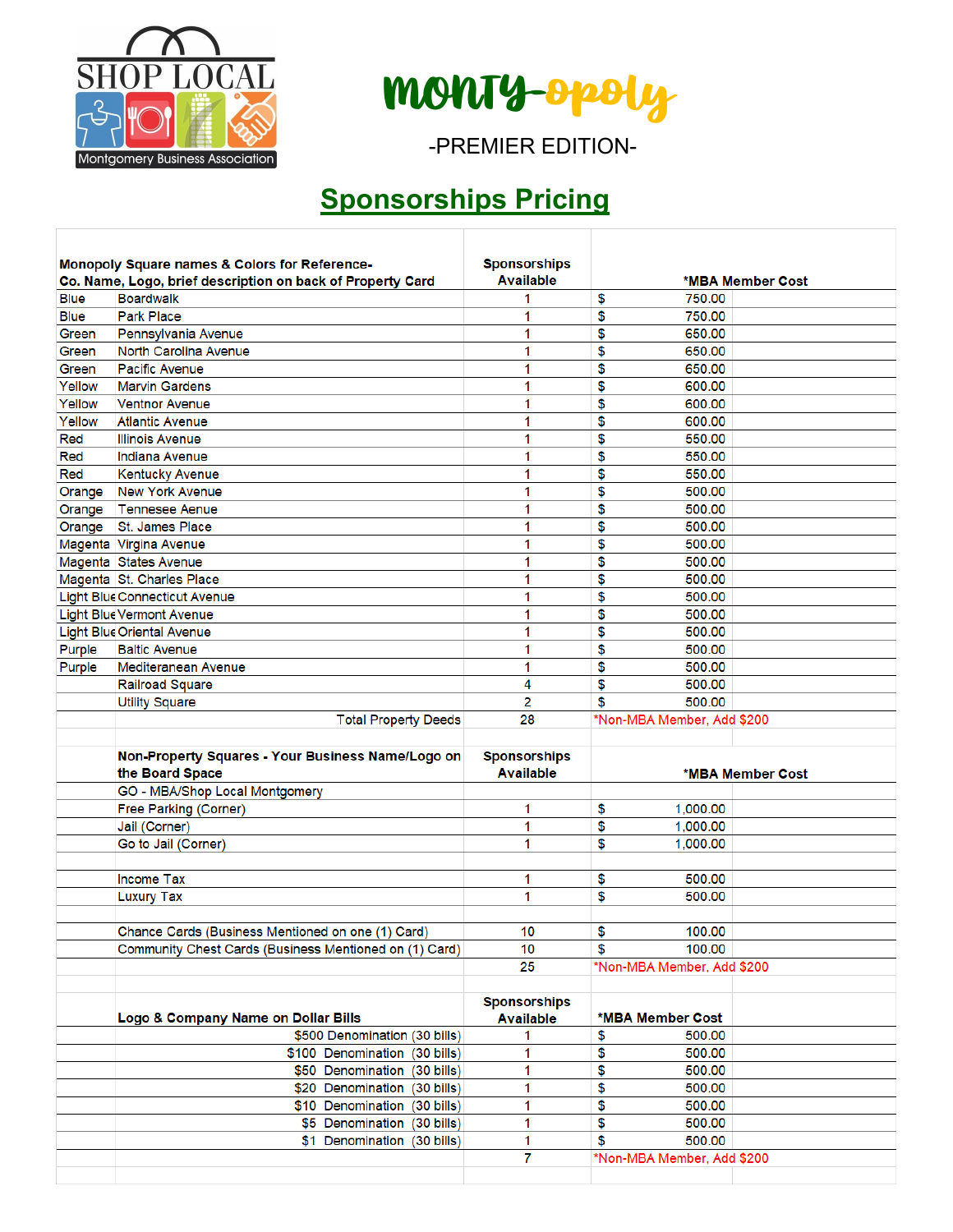



## **Sponsor Order Form**

### **Game Board Property/Square**

### **Business Name & Logo on Board Space, Property Card, and the business description on back of the property card**

Board Game Sponsorship: \_\_\_\_\_\_\_\_\_\_\_\_\_\_\_\_\_\_\_\_\_\_\_\_\_\_\_\_\_\_\_\_\_\_\_ Cost: \_\_\_\_\_\_\_\_\_\_\_ Brief description for back of property card (up to 15 words): \_\_\_\_\_\_\_\_\_\_\_\_\_\_\_\_\_\_  $\mathcal{L}_\text{max}$  , and the contract of the contract of the contract of the contract of the contract of the contract of the contract of the contract of the contract of the contract of the contract of the contract of the contr Sponsor Name: \_\_\_\_\_\_\_\_\_\_\_\_\_\_\_\_\_\_\_\_\_\_\_\_\_\_\_\_\_\_\_\_\_\_\_\_\_\_\_\_\_\_\_\_\_\_\_\_ Sponsor Contact Name: \_\_\_\_\_\_\_\_\_\_\_\_\_\_\_\_\_\_\_\_\_\_\_\_\_\_\_\_\_\_\_\_\_\_\_\_\_\_\_\_\_ Sponsor Email Address: \_\_\_\_\_\_\_\_\_\_\_\_\_\_\_\_\_\_\_\_\_\_\_\_\_\_\_\_\_\_\_\_\_\_\_\_\_\_\_\_\_ Sponsor Contact Phone: \_\_\_\_\_\_\_\_\_\_\_\_\_\_\_\_\_\_\_\_\_\_\_\_\_\_\_\_\_\_\_\_\_\_\_\_\_\_\_\_\_ Sponsor Address: \_\_\_\_\_\_\_\_\_\_\_\_\_\_\_\_\_\_\_\_\_\_\_\_\_\_\_\_\_\_\_\_\_\_\_\_\_\_\_\_\_\_\_\_\_\_ Sponsor Website: \_\_\_\_\_\_\_\_\_\_\_\_\_\_\_\_\_\_\_\_\_\_\_\_\_\_\_\_\_\_\_\_\_\_\_\_\_\_\_\_\_\_\_\_\_\_ Signature:\_\_\_\_\_\_\_\_\_\_\_\_\_\_\_\_\_\_\_\_\_\_\_\_\_\_ Date: \_\_\_\_\_\_\_\_\_\_\_\_ Request Invoice to pay with Credit Card

Pay with Check. Payable to: Montgomery Business Association,

Memo: Monty-opoly

Mail to: MBA, 1378 Route 206 #6-199, Skillman, NJ, 08558

Attn: Monty-opoly

Email your camera-ready, print quality logo to: Monty-[opoly@shoplocalmontgomery.com](mailto:Monty-opoly@shoplocalmontgomery.com)

Questions? Email: Monty-[opoly@shoplocalmontgomery.com](mailto:Monty-opoly@shoplocalmontgomery.com)

Accepted by: \_\_\_\_\_\_ date: \_\_\_\_\_\_\_\_\_\_\_\_\_\_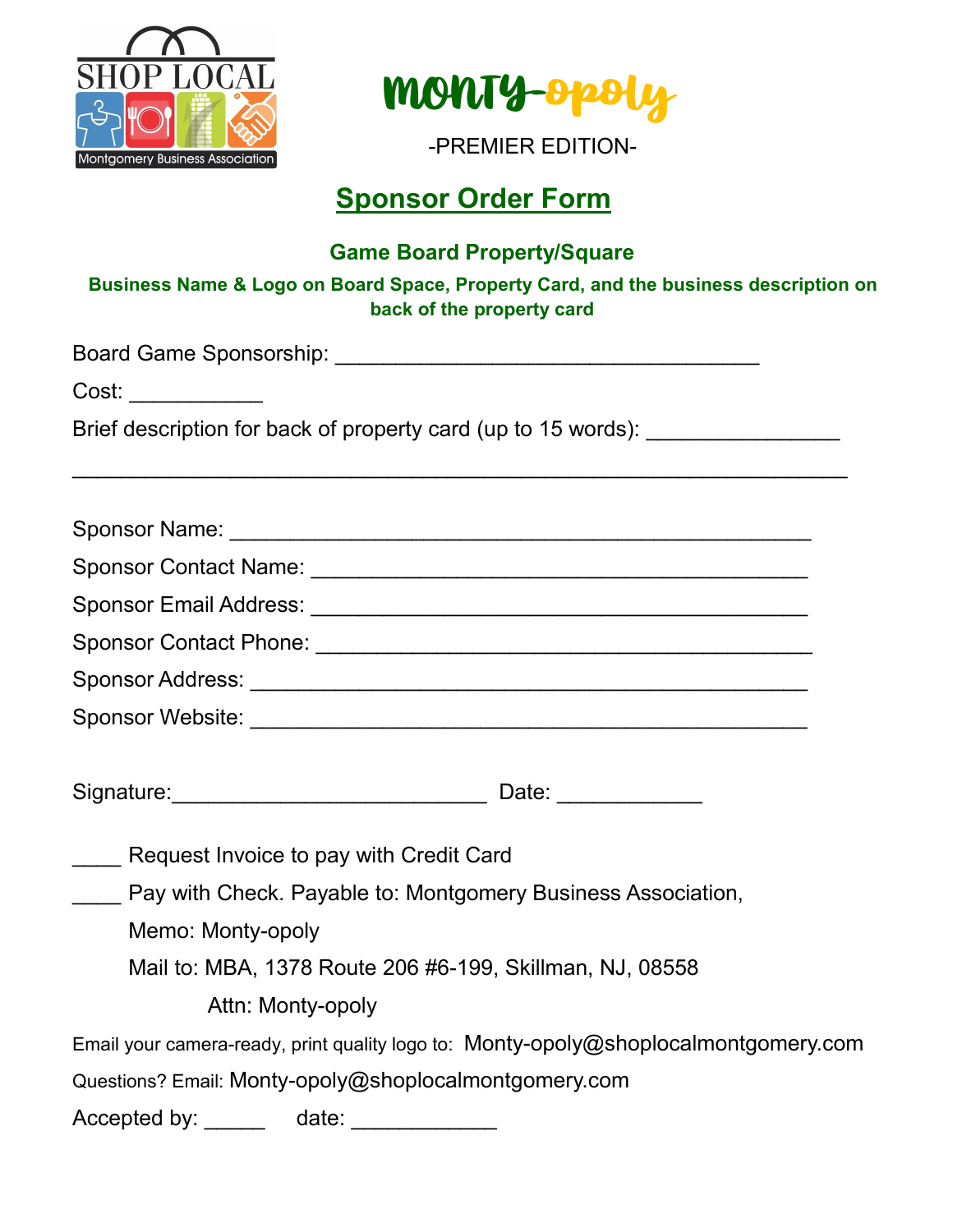



## **Sponsor Order Form**

**Game Board Corner**

**Business Name & Logo on Board Space and brief business description on Board**

"Free Parking", "Jail", or "Go to Jail"

Board Game Sponsorship: \_\_\_\_\_\_\_\_\_\_\_\_\_\_\_\_\_\_\_\_\_\_\_\_\_\_\_\_\_\_\_\_\_\_\_

Cost: \_\_\_\_\_\_\_\_\_\_\_

Brief description on Game Board (up to 10 words): \_\_\_\_\_\_\_\_\_\_\_\_\_\_\_\_\_\_\_\_\_\_\_\_\_\_\_\_\_\_

| Sponsor Name:                |  |
|------------------------------|--|
| <b>Sponsor Contact Name:</b> |  |
| Sponsor Email Address:       |  |
| Sponsor Contact Phone:       |  |
| Sponsor Address:             |  |
| <b>Sponsor Website:</b>      |  |

 $\mathcal{L}_\text{max}$  , and the contract of the contract of the contract of the contract of the contract of the contract of the contract of the contract of the contract of the contract of the contract of the contract of the contr

| Signature: |  |  |
|------------|--|--|
|            |  |  |

Request Invoice to pay with Credit Card

Pay with Check. Payable to: Montgomery Business Association,

Memo: Monty-opoly

Mail to: MBA, 1378 Route 206 #6-199, Skillman, NJ, 08558

Attn: Monty-opoly

Email your camera-ready, print quality logo to: Monty-[opoly@shoplocalmontgomery.com](mailto:Monty-opoly@shoplocalmontgomery.com)

Questions? Email: Monty-[opoly@shoplocalmontgomery.com](mailto:Monty-opoly@shoplocalmontgomery.com)

Accepted by: \_\_\_\_\_\_ date: \_\_\_\_\_\_\_\_\_\_\_\_\_\_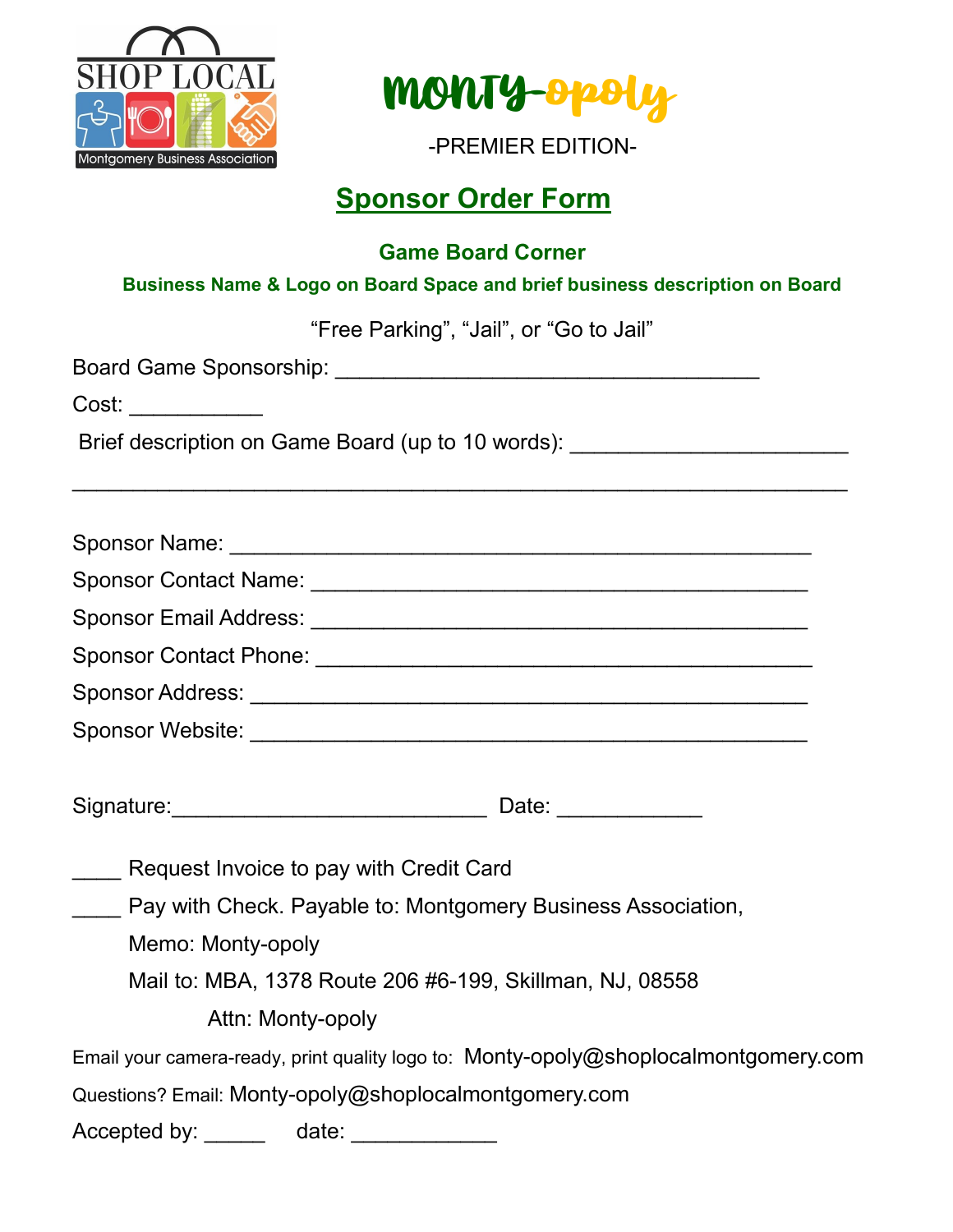



## **Sponsor Order Form**

### **Non-Property Space Business Name & Logo on Board Space**

"Income Tax", "Luxury Tax"

(These spots will be active part of game play. Ask for details.)

| Cost: ____________                                                                  |
|-------------------------------------------------------------------------------------|
|                                                                                     |
|                                                                                     |
|                                                                                     |
|                                                                                     |
|                                                                                     |
|                                                                                     |
|                                                                                     |
|                                                                                     |
|                                                                                     |
| Request Invoice to pay with Credit Card                                             |
| Pay with Check. Payable to: Montgomery Business Association,                        |
| Memo: Monty-opoly                                                                   |
| Mail to: MBA, 1378 Route 206 #6-199, Skillman, NJ, 08558                            |
| Attn: Monty-opoly                                                                   |
| Email your camera-ready, print quality logo to: Monty-opoly@shoplocalmontgomery.com |
| Questions? Email: Monty-opoly@shoplocalmontgomery.com                               |
| Accepted by: ______  date: _____________                                            |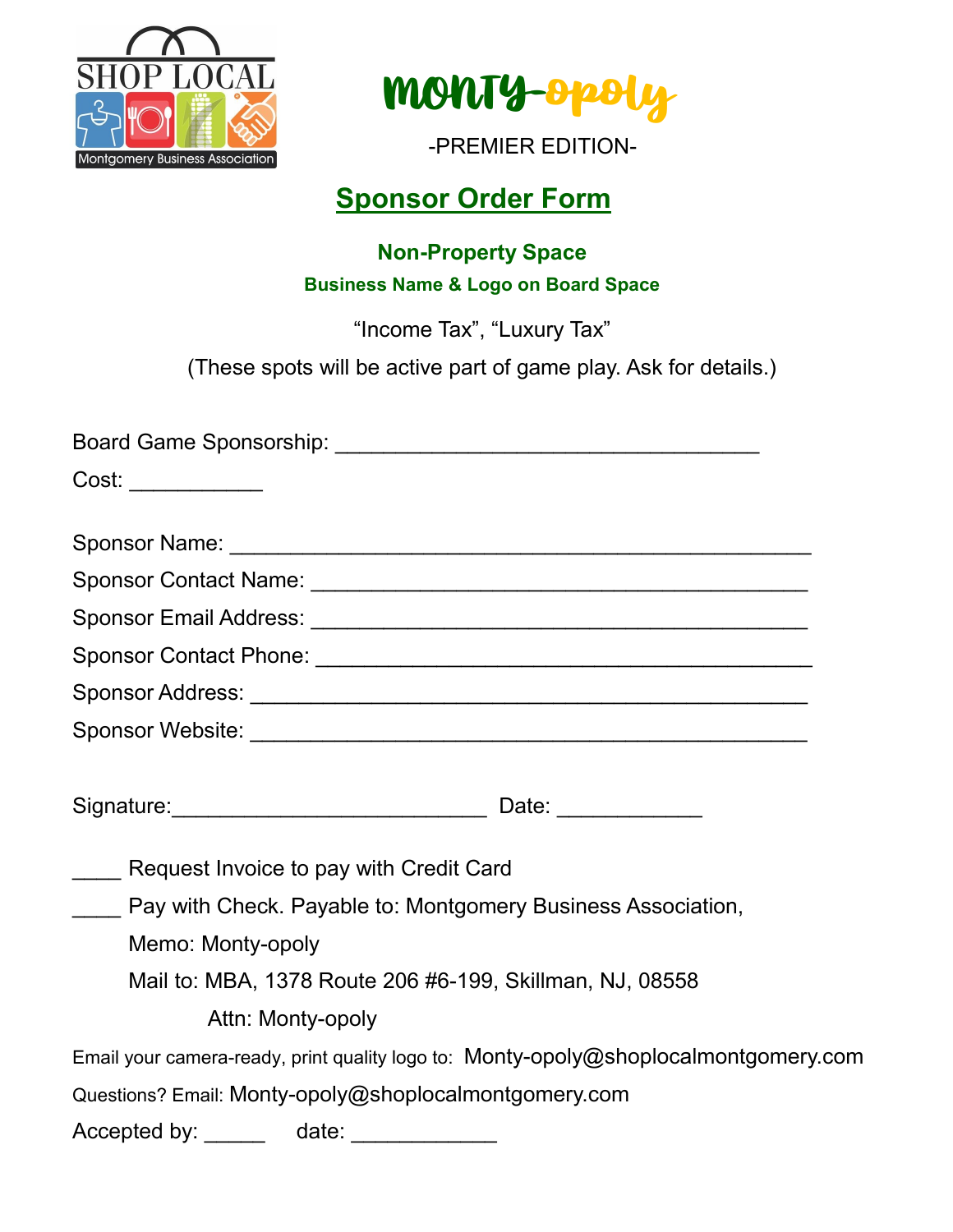



## **Sponsor Order Form**

### **Chance/Community Chest Card**

### **Your business mentioned on a Chance or Community Chest Card**

Sponsorship: \_\_\_\_\_\_\_\_\_\_\_\_\_\_\_\_\_\_\_\_\_\_\_\_\_\_\_\_\_\_\_\_\_\_\_

Cost: \$100 each

Card Preferred Promo Message(up to 10 words):

Sponsor Name: \_\_\_\_\_\_\_\_\_\_\_\_\_\_\_\_\_\_\_\_\_\_\_\_\_\_\_\_\_\_\_\_\_\_\_\_\_\_\_\_\_\_\_\_\_\_\_\_ Sponsor Contact Name:  $\Box$ Sponsor Email Address: \_\_\_\_\_\_\_\_\_\_\_\_\_\_\_\_\_\_\_\_\_\_\_\_\_\_\_\_\_\_\_\_\_\_\_\_\_\_\_\_\_ Sponsor Contact Phone: \_\_\_\_\_\_\_\_\_\_\_\_\_\_\_\_\_\_\_\_\_\_\_\_\_\_\_\_\_\_\_\_\_\_\_\_\_\_\_\_\_ Sponsor Address: \_\_\_\_\_\_\_\_\_\_\_\_\_\_\_\_\_\_\_\_\_\_\_\_\_\_\_\_\_\_\_\_\_\_\_\_\_\_\_\_\_\_\_\_\_\_ Sponsor Website: \_\_\_\_\_\_\_\_\_\_\_\_\_\_\_\_\_\_\_\_\_\_\_\_\_\_\_\_\_\_\_\_\_\_\_\_\_\_\_\_\_\_\_\_\_\_

 $\mathcal{L}_\text{max}$  , and the contract of the contract of the contract of the contract of the contract of the contract of the contract of the contract of the contract of the contract of the contract of the contract of the contr

| Signature: | ື |  |
|------------|---|--|
|            |   |  |

| Request Invoice to pay with Credit Card                      |
|--------------------------------------------------------------|
| Pay with Check. Payable to: Montgomery Business Association, |
| Memo: Monty-opoly                                            |
| Mail to: MBA, 1378 Route 206 #6-199, Skillman, NJ, 08558     |
| Attn: Monty-opoly                                            |
|                                                              |
| Questions? Email: Monty-opoly@shoplocalmontgomery.com        |
|                                                              |
|                                                              |

Accepted by: \_\_\_\_\_\_ date: \_\_\_\_\_\_\_\_\_\_\_\_